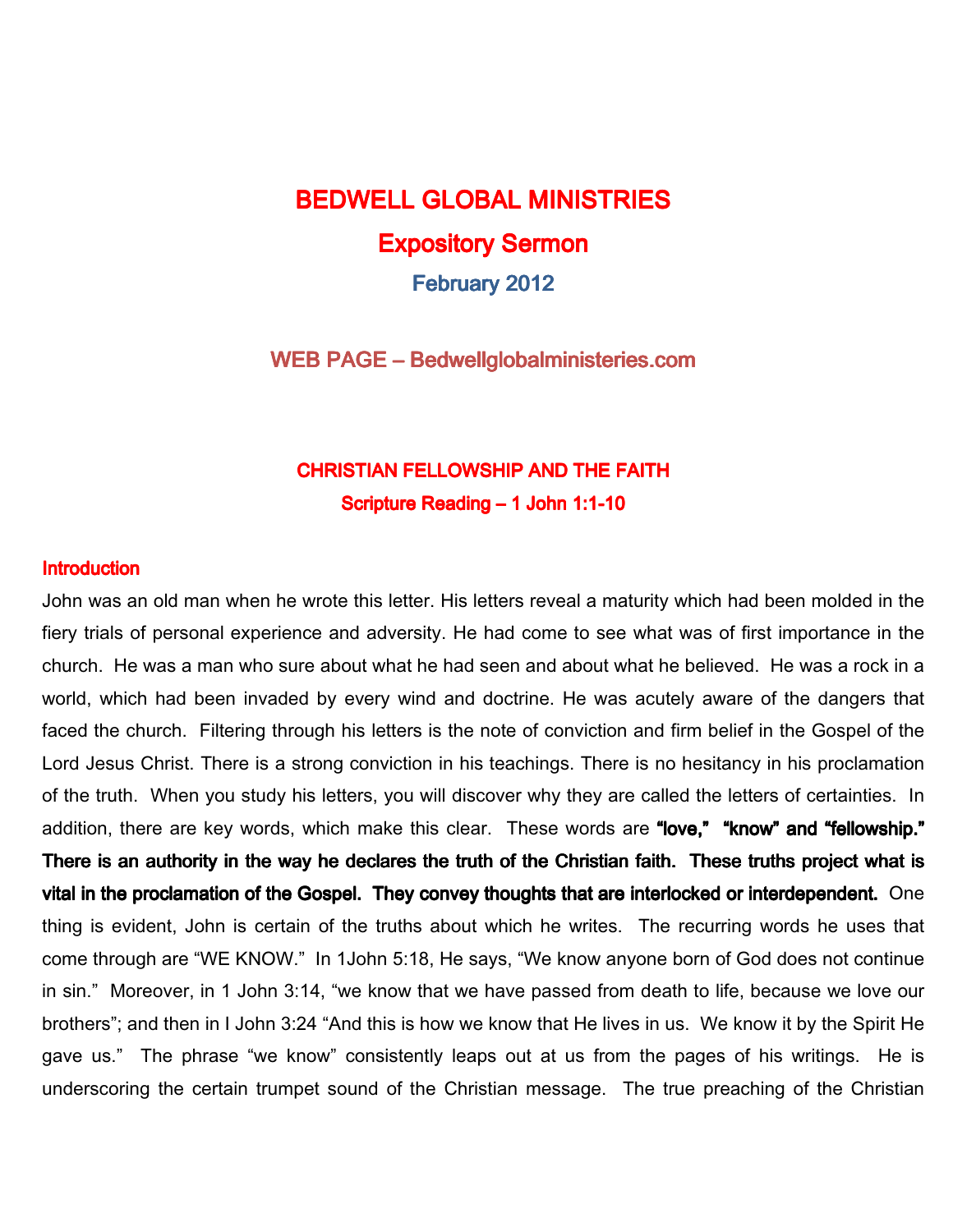message is never hesitant or timid. The gospel is not conjecture it is confession. It is not postulation but proclamation. It is not debate but declaration. And it is so because of the certainty of its truth. One has written that the "position of the Apostle John, indeed of all of the Apostles, is that they have something to declare, something to say." What John is telling us in effect "I am writing not because I am looking or seeking for the truth, but because I have found it. I would not be writing if I had not found it, and I want you to experience the same thing." (Martin Lloyd Jones). He had something to say. He tells us that he knows and it is because he knows, and because of what he has experienced, that he is writing about these magnificent truths. You catch this spirit in the opening verses of the first chapter of I John. They make clear that John had seen something and that something was so amazing that he could hardly contain himself. One has pointed out that in a sense there is no introduction to this letter. There are no greetings or salutations; John does not even say who he is. You find it out as you read his letter. "Here is a man who has something amazing to say; he knows that these people have to hear it and so without any introduction, he plunges them into the heart of the mighty message he wants to deliver." (Lloyd Jones).

There is an unshakable conviction about his message. It is proclamation which has a passion and authority behind it. Jones wrote pointedly "A man standing in a Christian pulpit has no business to say "I suggest to you,' or 'shall I put it you,' or On the whole I think,' or 'I am almost persuaded,' or 'let me share with you.' There was none of this anemic approach. John said these things "we proclaim to you what we have seen and heard." One has said the "the preacher of the Gospel, according to the New Testament, is a herald; it is like a man with a trumpet who is calling people to listen." There is nothing tentative about what he has to say; something has been delivered to him, and his business is to repeat it."(Lloyd Jones.) Jones is saying, "I have an amazing thing to reveal," and now I proclaim it to you.

Now verses 3 and 4 define the purpose of the proclamation of the Gospel. It is summed in two words "fellowship and Joy." In this message, we will highlight the truth of fellowship. When this fellowship is proclaimed, it includes the full meaning of salvation, as we shall see as we expound on this. The word fellowship is specifically a Christian word, and it covers the whole range of the meaning of salvation. The Gospel declares that man can be brought into fellowship with God through the death and resurrection of the Lord Jesus Christ but it also includes fellowship with the children of God. John Stott wrote that, "Our fellowship with each other arises from and depends on our fellowship God." This Christian fellowship about which John is concerned is first,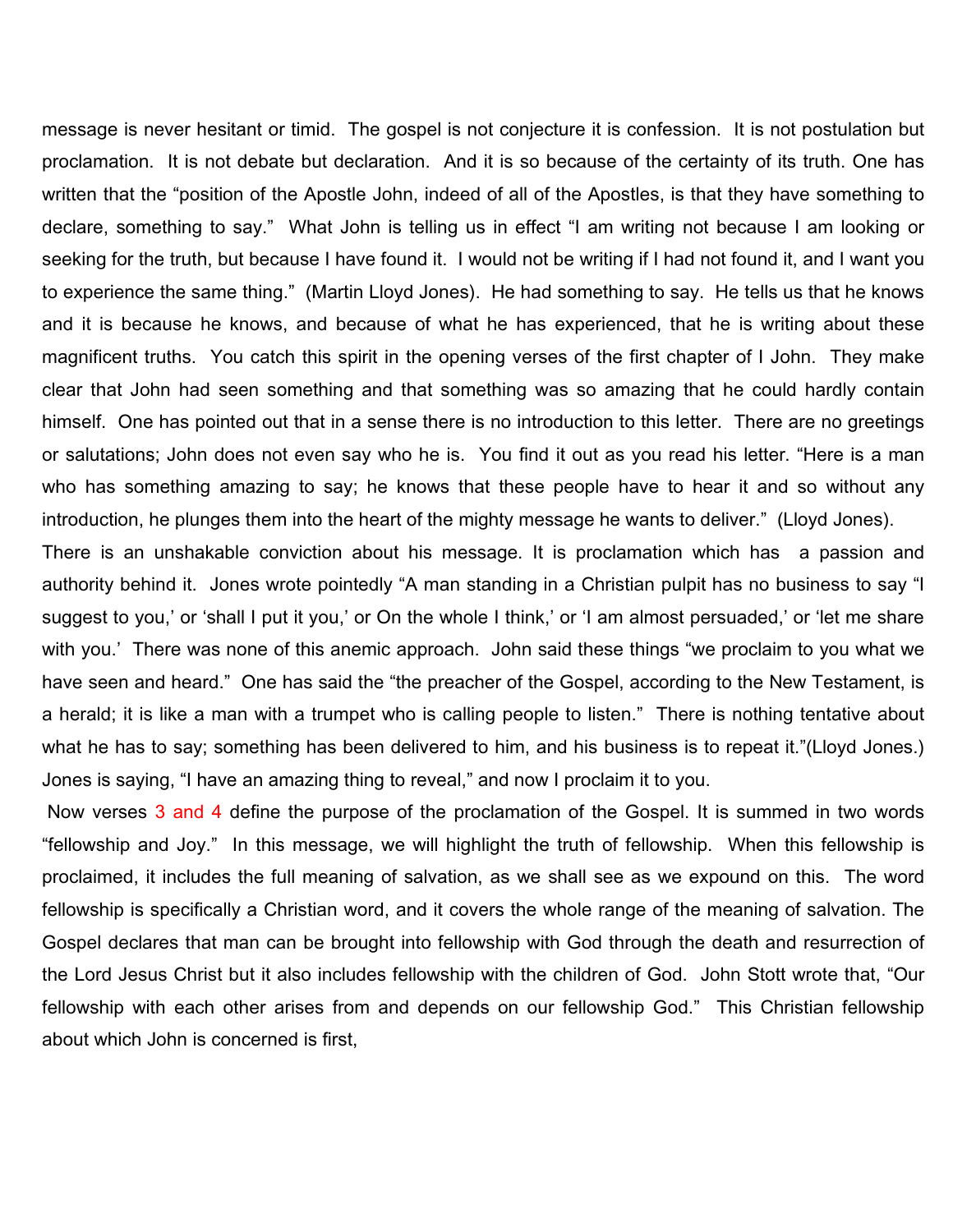#### 1. CONDITIONAL. 1 John 1:3, 6-7.

It is conditioned on,

a. What God has done for us. 1 John 1:7. It is conditioned on what God has provided for us in and through the death of Jesus. The basic need of man is God. Not simply a recognition of who He is, or acknowledgement of who He is, and the fact that He exists, but it is a personal acceptance of what He has done for us at Calvary. Christian fellowship begins at the Cross-. The foundation of fellowship is the shed blood of Jesus Christ. Its root goes into the atoning death of the Son of God. Jesus died to bring us back into fellowship with the Father. He came to restore the fellowship that Adam had with God in the Garden of Eden. For man walked and talked with God in the cool of the evening, and it was man who chose to walk away from that relationship by deliberate disobedience. In that, moment fellowship with God ended, and they were thrust out of the Garden of Eden. From that hour, man separated himself from God because of his sinfulness. The Old Testament writers were concerned about this break in fellowship. This concern came out in their writings "Even from birth," they wrote, "the wicked go astray, from the womb they are wayward and speak lies. Psalm 58:3. The New Testament writers were also conscious of mans separation from God. Paul wrote clearly in his letter to the Ephesian church 2:12. "Remember," he writes, "Remember that at that time you, and were separate from Christ….without hope and without God in the world." He reminds the Christians in his letter to the Colossians 1:21. "You were alienated from God and were enemies in your mind because of your evil behavior." Sin separates man from fellowship with God. It created a gap to wide to bridge – to extensive to span –too deep to cross. Man in and of himself is utterly powerless – totally helpless to extricate himself from this disturbing and desperate dilemma. There was no human ability whereby he could help himself and restore his fellowship with God. He needed help outside of himself. He needed a helping hand to bring him back to God. He needed and certain some thing or some power outside of the reasoning of the human mind. The reasoning of the human mind comes to a dead end when faced with the problem of man's separation from God. The restoration of fellowship with God is a deeply spiritual and eternal problem and requires a supernatural solution. Only God can bring about the restoration of this fellowship with man. The Cross is God's answer to this fundamental broken relationship. A.M. Hunter describes a picture at the Cattanernchit army camp that shows a signaler lying dead in no man's land. He had been sent out to repair a cable that had been broken by shellfire. And there he lies, cold in death, but with his mission accomplished, for in his stiffened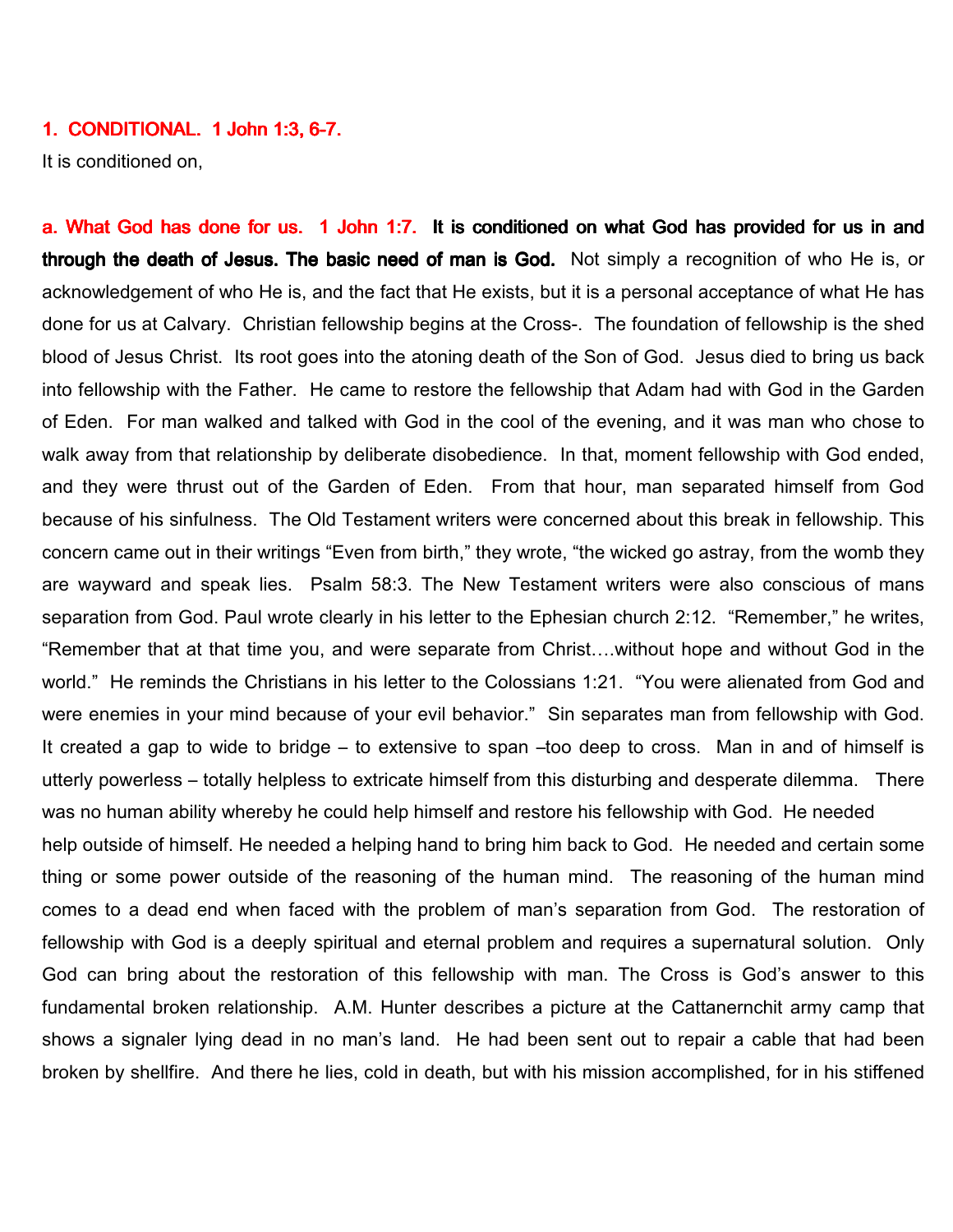hands he holds the broken ends together. The connection was made. Beneath the picture is one word "through" The message got through. So too, by His once and for all death on Calvary, Christ has brought God and man together in reconciliation and fellowship. Note what Paul says in Romans 5:10. "…when we were God's enemies we were reconciled to Him through the death of the Cross." John latches on to this great act and provision of mercy and grace and writes, "If we confess our sins, He is faithful and just to forgive us our sins." The barrier to fellowship is removed. There is truth in the African proverb that "He who forgives ends the quarrel." When God forgives our sins for Christ sake, the quarrel between God and man comes to an end. That once impossible breach between God and man has been bridged through the Blood of Jesus, shed with such great price on the Cross, and in that moment the veil in the temple hiding God's presence was rent in two, split from top to bottom, signifying that the way to God was now open, and we can have fellowship with Him. John rejoices in this fellowship when he writes and "our fellowship is with the Father and with His Son Jesus Christ." This provision is a revelation of what God has done for us, so that we can come into this glorious fellowship. Because God has done this for us note,

b. What God has done in us. I John 1:3, 6-7. His Blood can cleanse us inwardly from all unrighteousness. "We proclaim to you what we have seen and heard, so that you may also have fellowship with us with us. And our fellowship is with the Father and His Son Jesus Christ." In verse 9, "If we confess our sins He is a faithful and just to forgive us our sins and purify us from all unrighteousness." And in verse 7 he writes if we confess our sins, He is faithful and just to forgive us our sins and will forgive us our sins walk in the light, as He is in the light, we have fellowship with one another, and the Blood of Jesus, His Son, purifies us from all sin." From these magnificent words of hope and grace, there are three basic aspects of the work that God does within us in the power of the Cross. First,

i. When we confess our sins He is faithful and just to forgive our sins. 1 John 1:9.

ii. If we walk in the light as He in the light...the Blood of Jesus purifies us from all sin." Again, in verse 9 He will "purify us from all unrighteousness."

- iii. If we walk in the light v.7 two results take place
- a. We will walk in fellowship with Him.  $v.3,7$ .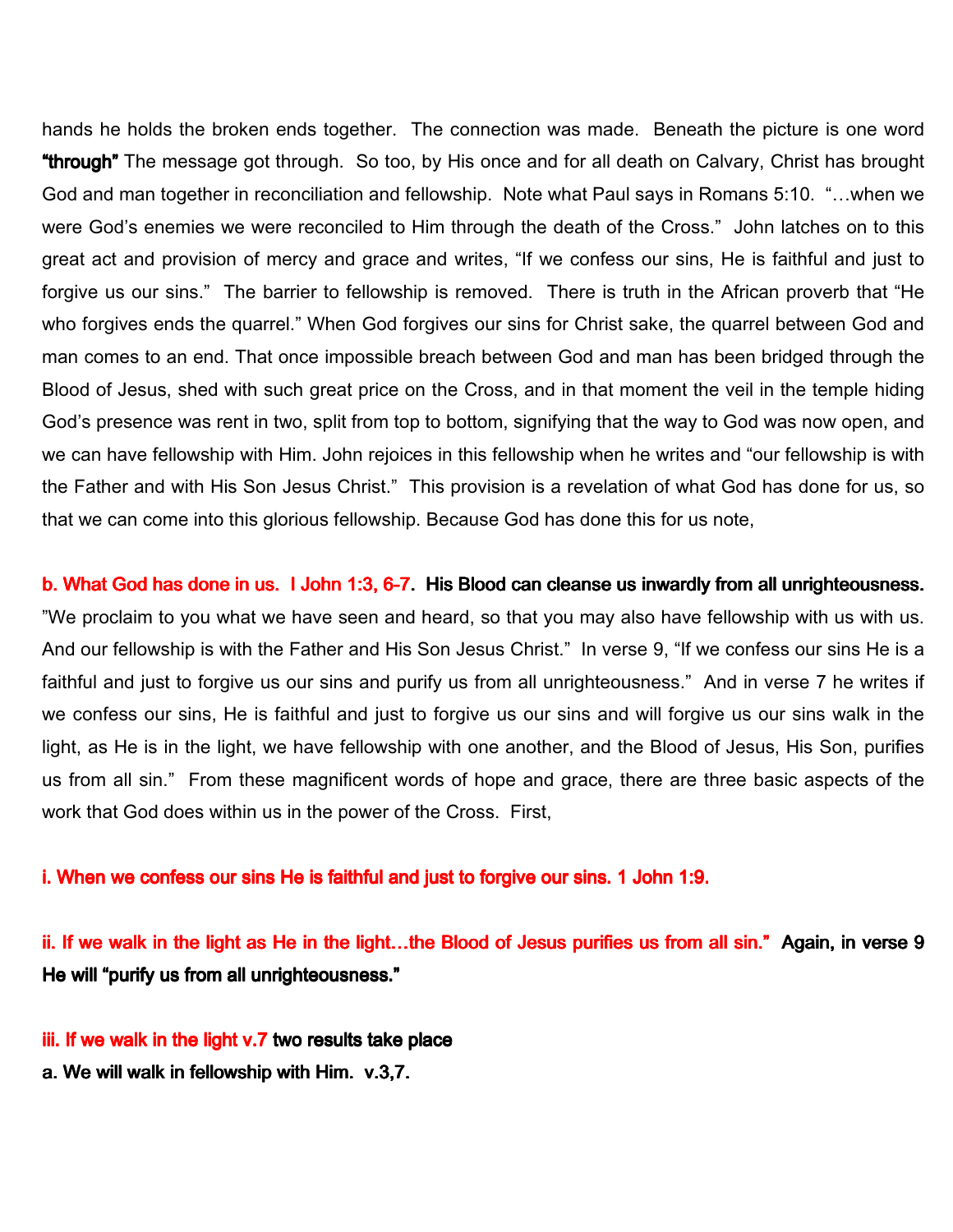b. We will walk in fellowship with each other. What God has done for us through the death and resurrection of Jesus opens the door for God to enable us to appropriate these three basic privileges and blessings. These things are what God has done in us, and they are only possible because of what God has done for us. Not only is this fellowship conditional it is,

#### 2. EXPERIENTIAL. 1 John 1:3.

This fellowship about which John speaks is not theory or conjecture for it can be "personally experienced. It is not a new religious fad. It is based on the restored relationship between God and man. And John talks about the two aspects of fellowship in the Christian faith. He is concerned that men and women come into fellowship with God. "We proclaim to what we have seen and heard so that you may have fellowship with us." In addition, he adds, "And our fellowship is with the Father and with His Son, Jesus Christ." John Stott points out "that fellowship with each other arises out of fellowship with God." You cannot have one without the other. Fellowship with each other depends on fellowship with God. What does this fellowship mean? It means reconciliation to a Holy God. Paul said that once we were "enemies of God, but know we have been reconciled through the Blood of the Cross." Again Paul in I Corinthians 1:9 reminds us that "God, who has called you into fellowship with His Son Jesus Christ our Lord is faithful." We who were the enemies are now in fellowship with Him. Fellowship implies friendship. In Christian fellowship we become a friend of God. Jesus said to His disciples on one occasion "You are my friends if you do what I command… I no longer call you servants……instead I call you friends, for everything that I learned from Father I have made known to you." Therefore, this fellowship with God assumes there is a basic

a. Friendship with God. I John 1:3. There can no be fellowship without friendship. In John 15:14-15 Jesus underscores some truths about this unique friendship. Firstly there is,

i. The Declaration of a Unique Friendship. John 15:14-15. This friendship moves beyond the friendship of the world. Jesus said, "You are my Friends." It is friendship with the Son of God. It is a unique friendship. Secondly there is,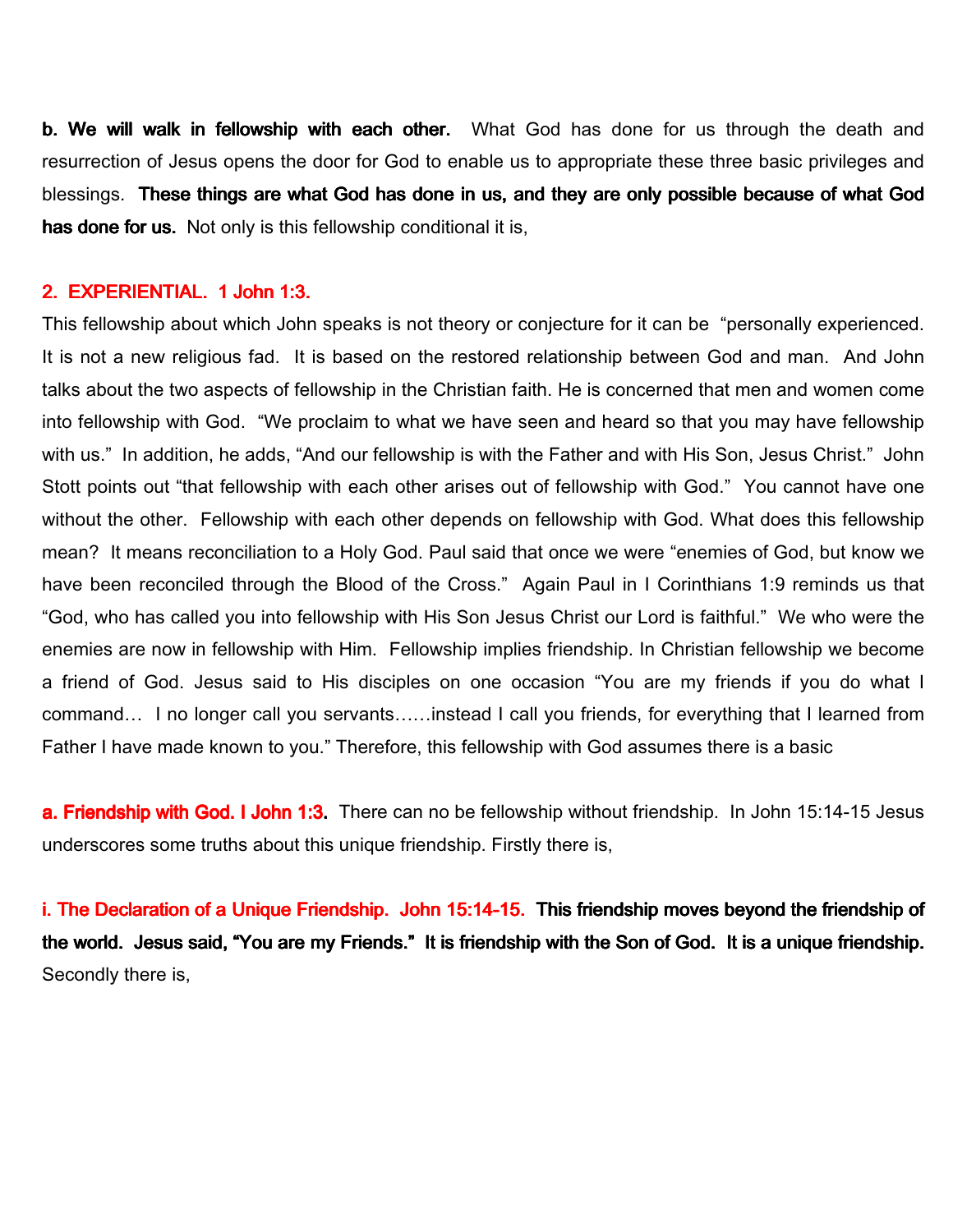ii. Certainty in this unique friendship. John 15:14-15. "You Are my Friends." This is a not a suggestion of friendship it is affirmation of it. The certainty of this friendship cannot be stated any clearer than this. Thirdly,

iii. The Conditions of this unique friendship. John 15:14-15. "You are my friends IF you what I command." Obedience sustains and strengthens this friendship. Disobedience destroys it. Adam and Eve forfeited their friendship with God because they disobeyed God. That single act of disobedience resulted in a destroyed friendship with God for the Human race. There is one fundamental condition to maintain friendship with God and it is unconditional obedience to His commands. Note further,

iv. The Privileges of this unique friendship. John 15:14-15. Jesus said, "I no longer call you servants because a servant does not know His masters business. Instead I have called you friend, for everything that I learned from my Father I have made known to you." There is a level of intimacy in this friendship, which cannot be known on the human level. Its secret lies in obedience, trust and a full surrender to Him. We know that it is safe to be open with Him. He will never take advantage of our vulnerability. We can carry everything to God in prayer. We sing that hymn we know so well. "What a friend we have in Jesus. All our grief's to bear. What a privilege to carry everything to God in prayer." This is the privilege of friendship with Jesus. Such is the fellowship that is made possible through the sacrifice of God's Son. There is another significant truth contained in the word fellowship. It is translated in various ways. The idea of,

## b. Partnership is contained in it. I John 1:3. "And our fellowship is with the Father and with His Son, Jesus Christ. " Our partner ship is with the Father and with His Son Jesus Christ. The believers possess a vital and meaningful partnership in and with Christ.

John in His fifteenth chapter of his Gospel describes how the branch, the believer, is grafted into the true vine who is Jesus and that believer shares the sustaining, nourishing vitalizing cleansing life of the Vine. Nevertheless, the scriptures make quite clear that the believer not only shares His life and fellowship but they are partners in His work. We are workers together or as Dr. G Campbell Morgan wrote, "Fellowship with God means that we have gone into business with God and that His enterprises are to be our enterprises, His will our will, His vision our vision." Jesus said, "I no longer call you servants but friends."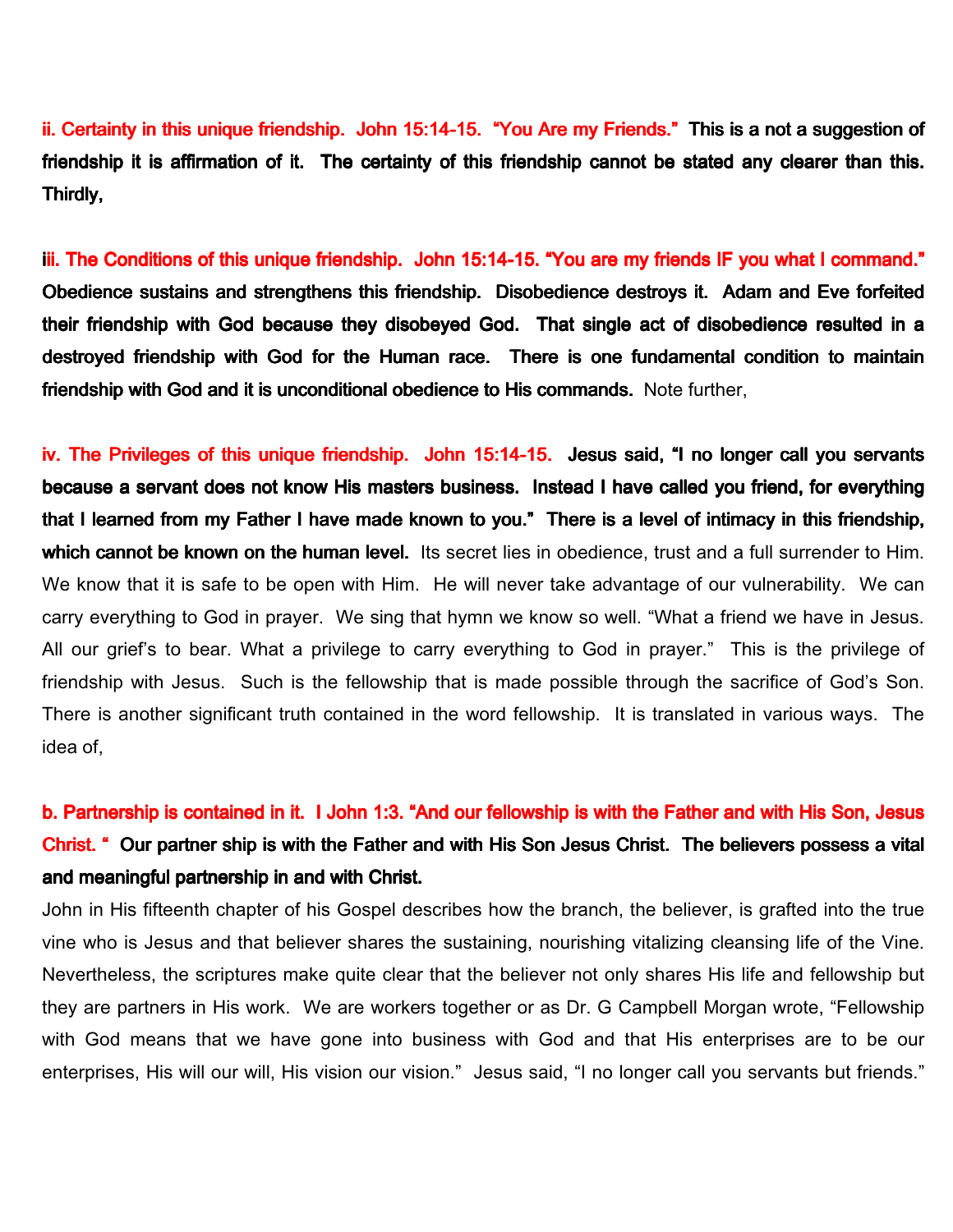While communion with Him on this level is **the privilege and joy of this friendship**, partnership with Him is the responsibility of this fellowship. Finally this fellowship with Him is,

#### 3. RELATIONAL 1John 1: 1-3, 7.

What do I mean by this? Christian fellowship not only touches our relationship to God but our relationship to other believers. John underscores this truth in verse 3, "We proclaim to you what we have seen and heard, so that you may have fellowship with us. And our fellowship is with the Father and with His Son Jesus, Christ." He adds "But if we walk in the light, as he is in the light, we have fellowship with one another, and the blood of Jesus, His Son, purifies us from all sin." Two dimensions of this relationship are the heart of Christian fellowship. They are inseparably tied together. You cannot have one without the other. The first dimension is

i. Fellowship with God. I John 1:3 "We have fellowship with the Father and His So n Jesus Christ..." ii. Fellowship with other believers. 1 John 1:3, 7. Christian fellowship is distinctly different from any other kind of fellowship. It is so because there is,

a. Common Ground for this Fellowship. 1 John 1:7-9. There are four pillars of truth, which make up this common ground for this fellowship.

i. It is Jesus Christ Himself. 1 John 1: 1 - 3. John sets this truth before us. There is no debate here. What he said is unmistakably clear. "We proclaim...the Word of Life....which was with the Father and has appeared to us. We proclaim to you what we have seen and heard, so that you may have fellowship with us. It is the Word of Life. Jesus is the common ground of Christian fellowship. Secondly,

ii. The Cross or the supreme sacrifice that Jesus made on that Cross, is the common ground for Christian fellowship. 1 John 1:7. "but if walk in the light, as He is in the light, we have fellowship with one another, and the blood of Jesus, his Son, purifies us from all sin." Thirdly,

iii. The personal experience of forgiveness of sins and the cleansing of our hearts from all unrighteousness is also common ground for Christian fellowship.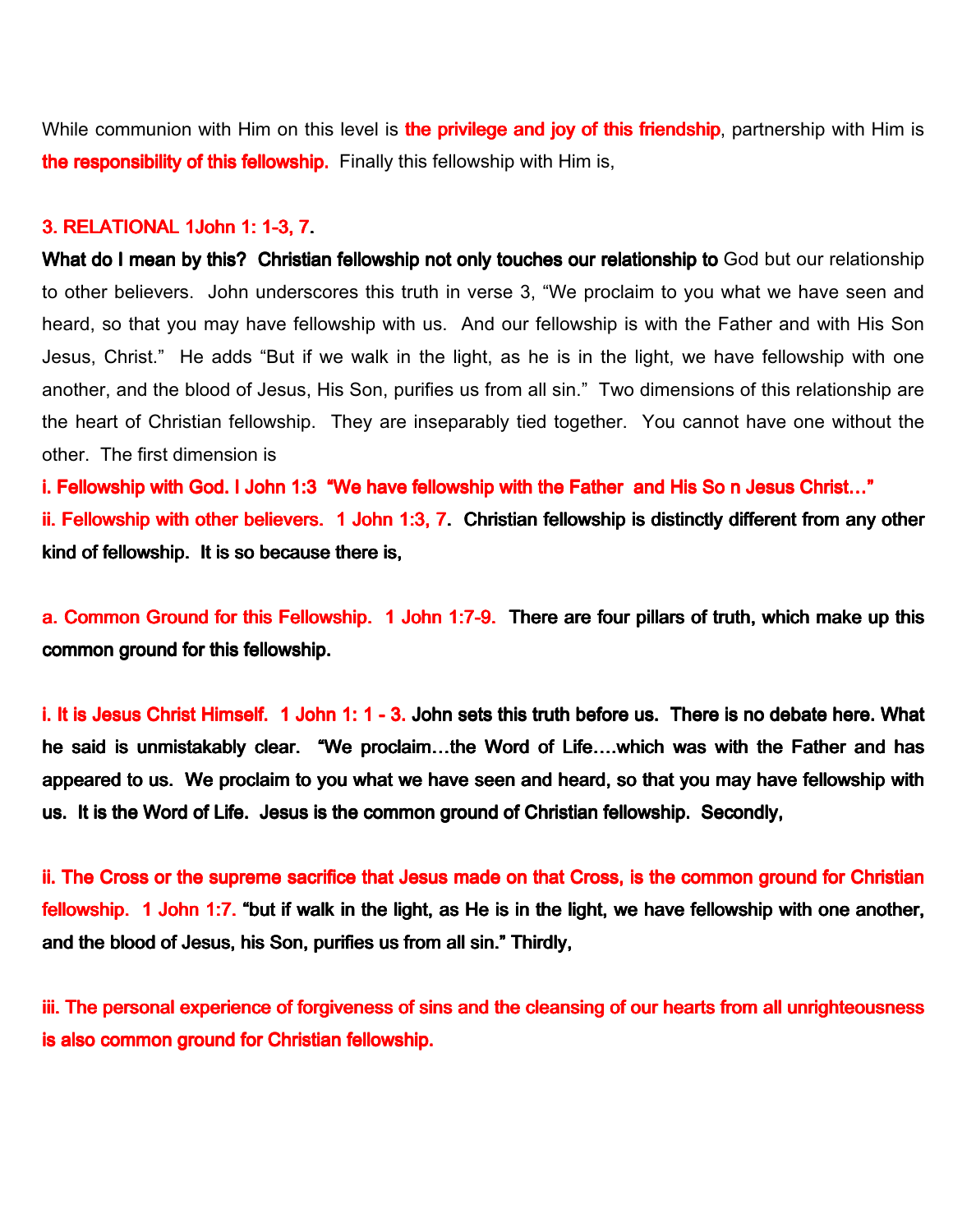1 John 1:7. "We have fellowship with one another, and the blood of Jesus, his Son, purifies us from all sin." Fourthly,

iv. The continual sensitive obedience to the Lord Jesus Chris is common ground for Christian. 1 John 1: 7. If we walk in the light as He is in the light, we have fellowship with one another..." And so Jesus Himself  $-$ The Cross of Calvary – the Shed Blood of Christ - Forgiveness and the cleansing of our hearts from all sin and obedience to Christ make up the common ground for Christian fellowship. This common ground knows no ethnic prejudices or social barriers, no class distinction, no social snobbery. We are all one in Christ Jesus! This is the authentic fellowship of the Christian church. Jesus also pin points,

b. The Conditions for Fellowship with Each Other. 1 John 1:7-9. The conditions of fellowship with God lie in the assurance of His forgiveness, and the inner cleansing from all sin. The Psalmist David wrote, "God desires truth in the inner parts." (Psalm 51:6.) The New Testament writer tells us that we have confidence with God if our consciences condemn us not. A clean heart and a clear conscience are the bases of fellowship with God. The Psalmist writes, "Who may ascend the hill of the Lord? Who may stand in His holy place? He who has clean hands and a pure heart! Psalm 24:3-4. The continuing response of obedience to light or the truth of God ensures and maintains a relationship with God. It is openness, honesty, and transparency that are necessary for an intimate and growing relationship with God. Intimacy with God is rooted in honesty with God. This fellowship with God in the church should nurture Christian fellowship. Just as forgiveness is a condition for fellowship with God, so the mutual forgiving spirit is a vital condition for fellowship with other believers. At the same time, if we harbor an unforgiving spirit towards others there will not only be a break in Christian fellowship, but we will also lose God's blessing of forgiveness. Jesus made this clear "...if you forgive men when they sin against you, your heavenly Father will also forgive you. But if you do not forgive men their sins, your Father will not forgive you." Matthew 6:14-15. How can anyone

who accepts personal forgiveness from God, which was bought at such a high price even to the sacrifice of His Son's life, refuse forgiveness to anyone who has injured him? This at its best is a gross ingratitude to God and destroys Christian fellowship. The spirit of forgiveness is indispensable to Christian fellowship. A break in relationship with another Christian means break in fellowship with God. To say that we can have fellowship with God, and be out of the scriptures do not support fellowship with a child of God, and it is the